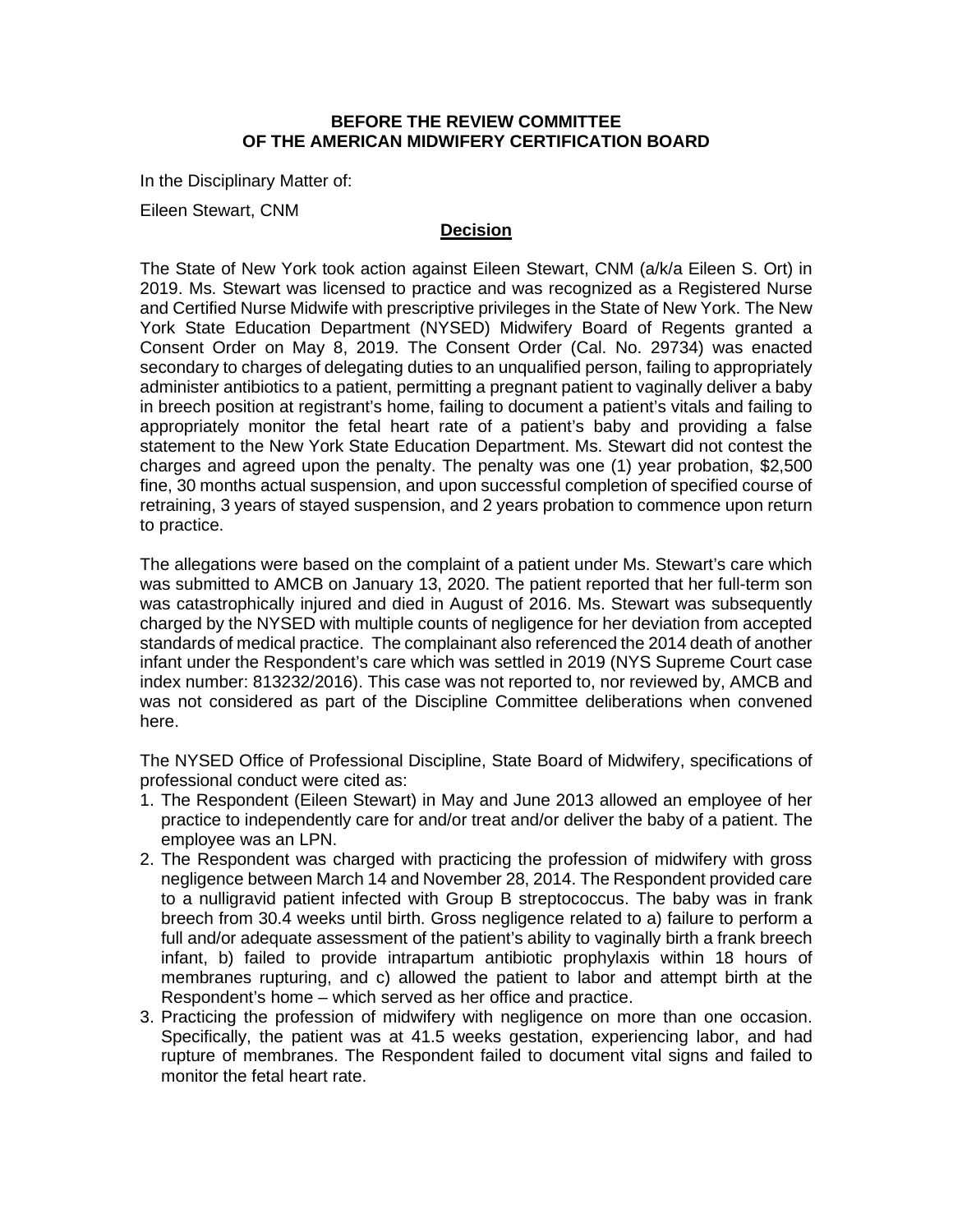4. Unprofessional conduct and engaging in conduct in the practice of the profession which evidences moral unfitness to practice the profession. Specifically, the Respondent signed and submitted to the NYS Office of Professional Discipline false information. The Respondent knew the statement contained false information.

In accordance with AMCB procedures, Dr. Linda Hunter, President, reviewed the documents from the patient complainant and the Application for Consent Order from the NYSED Office of the Professional Discipline of State Board for Midwifery. In a certified letter dated May 27, 2021, the AMCB notified Ms. Stewart that a Discipline Review Committee had been appointed. The formation of this committee was in response to the consumer complaint and the Consent Order which suggested a possible violation of the AMCB's Discipline Policy:

A.7 Limitation or sanction by federal, state or private licensing board, administrative agency, association or health care organization related to public health or safety or midwifery practice.

A.9 Engaging in conduct which is inconsistent with professional standards, including but not limited to (i) any practice that creates unnecessary danger to a patient's life, health or safety; and (ii) any practice that is contrary to the ethical conduct appropriate to the profession that results in termination or suspension from practice. Actual injury to a patient or the public need not be shown under this provision.

The AMCB notice requested that the Respondent submit a written answer to these charges within 30 days of receipt of the letter. AMCB received an email of response to the notice of disciplinary proceeding from Ms. Stewart on June 23, 2021. Ms. Stewart provided a limited response, stating she would provide an "abbreviated version of the situation and remain available if you require more information." On August 17, 2021, the committee requested additional information. Specifically, the Discipline Committee requested:

- 1. The entire medical record of the complainant
- 2. The Respondent's and/or Buffalo Midwifery Services' Clinical Practice Guidelines or Policies in effect at the time of the incident
- 3. The findings of the root cause analysis performed by the hospital and NYS Department of Health, as referenced in the email response dated June 23, 2021

Ms. Stewart was also asked to clarify if she had enrolled and completed a midwifery reeducation program at the Midwifery Institute at Jefferson (or any other program approved by the NYS Board of Midwifery) as outlined in the NYS Consent Order. The information above was requested within 30 days. Ms. Stewart responded by email on August 30, 2021 that "It's clear by the request that I'm in some kind of process that I don't understand." And "I am not interested in practicing as a license[d] midwife again." In an email from AMCB dated September 2, 2021, the process was clarified and Ms. Stewart was encouraged to provide the requested information. Ms. Stewart responded on September 17, 2021 that she was "….no longer in active clinical midwifery practice" and that she was sending "...what I have access to." Documents received included:

• Medical records for patient/complainant from Buffalo Midwifery Services from October 2015 through August 2017. No medical records were submitted related to transfer and subsequent care of the patient/complainant at the transfer facility.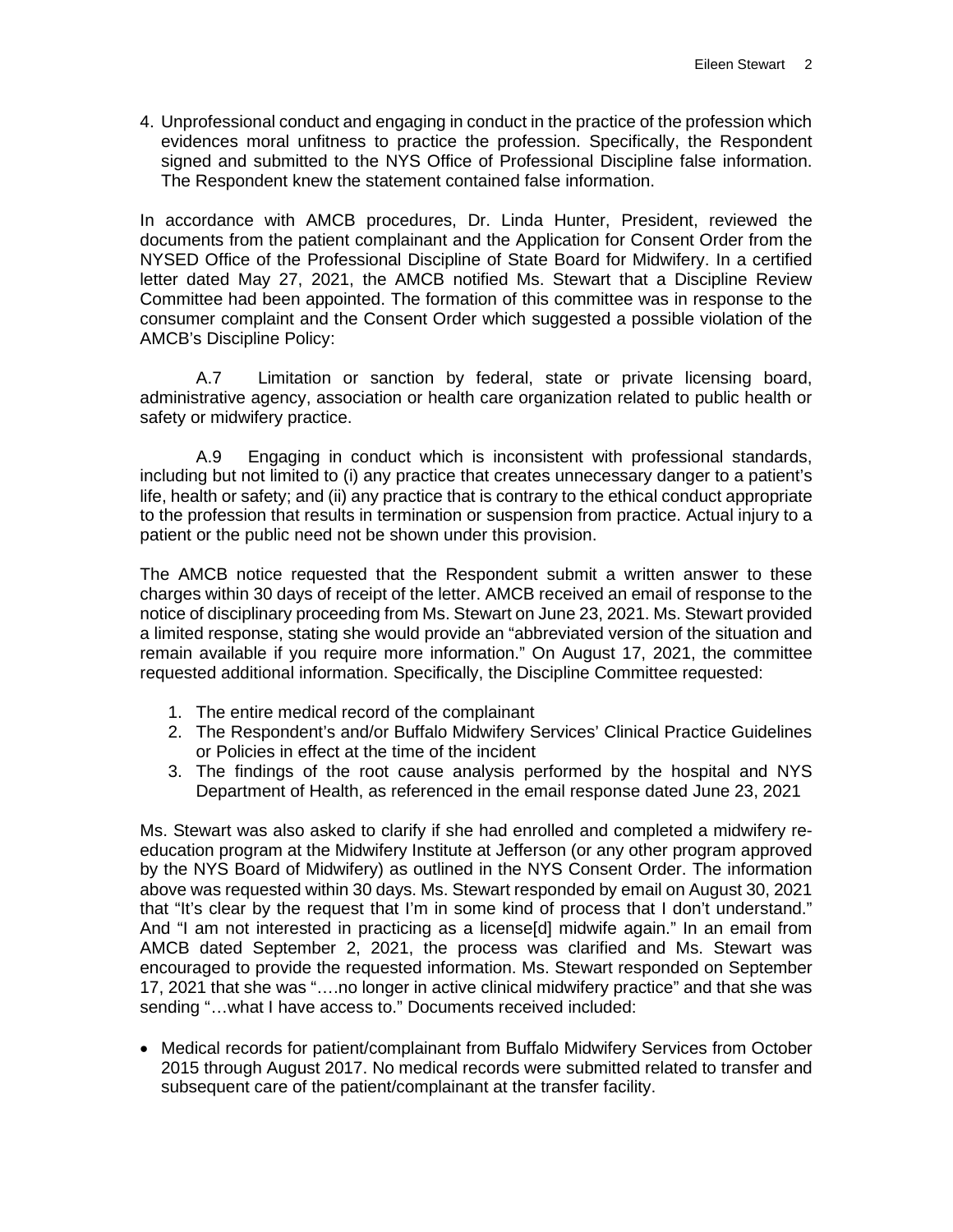- Findings of the Root Cause Analysis performed by the hospital and NYS DOH *as summarized by the Respondent* and dated January 31, 2017. The submitted report was not the official report by the NYS DOH.
- Practice Agreement between Eileen Stewart, CNM and Katharine Morrison, MD which was dated May 25, 2011.

Upon review of materials, additional concerns were noted by members of the Discipline Review Committee to include a possible additional violation of AMCB's Discipline Policy:

A.6 Gross or repeated negligence or malpractice in professional work.

This additional violation was based on review of the NYSED Office of Professional Discipline, State Board for Midwifery Application for Consent Order.

## **Findings**

The Review Committee finds the following facts:

- 1. AMCB (previously known as ACC) was formed in 1991 by the American College of Nurse-Midwives as an independent entity to carry on the existing program of ACNM for certifying the competency of individuals as entry-level nurse-midwives.
- 2. AMCB has assumed responsibility for discipline of ACNM/ACC/AMCB certificants through the Disciplinary Policy, the most recent version of which AMCB adopted in November 2012.
- 3. Respondent Eileen Stewart was initially certified by AMCB (formerly ACC) in June of 2000 and is currently certified through 12/31/2021 (certification #7069).
- 4. It is unclear when the initial complaint was received by the NYSED Office of Professional Discipline State Board for Midwifery.
- 5. The NYSED State Board for Midwifery, following review of the complaint, charged Ms. Stewart with violation of the NYSED State Board of Midwifery standards and brought a Disciplinary Proceeding against the Respondent (dated December 10, 2019). The four (4) specifications in the Application for Consent Order regarding professional conduct were as follows:
	- The Respondent (Eileen Stewart) in May and June 2013 allowed an employee of her practice to independently care for and/or treat and/or deliver the baby of a patient. The employee was an LPN.
	- The Respondent was charged with practicing the profession of midwifery with gross negligence between March 14 and November 28, 2014. The Respondent provided care to a nulligravid patient infected with Group B streptococcus. The baby was in frank breech from 30.4 weeks until birth. Gross negligence related to a) failure to perform a full and/or adequate assessment of the patient's ability to vaginally birth a frank breech infant, b) failed to provide intrapartum antibiotic prophylaxis within 18 hours of membranes rupturing, and c) allowed the patient to labor and attempt birth at the Respondent's home – which served as her office and practice.
	- Practicing the profession of midwifery with negligence on more than one occasion. Specifically, the patient was at 41.5 weeks gestation, experiencing labor, and had rupture of membranes. The Respondent failed to document vital signs and failed to monitor the fetal heart rate.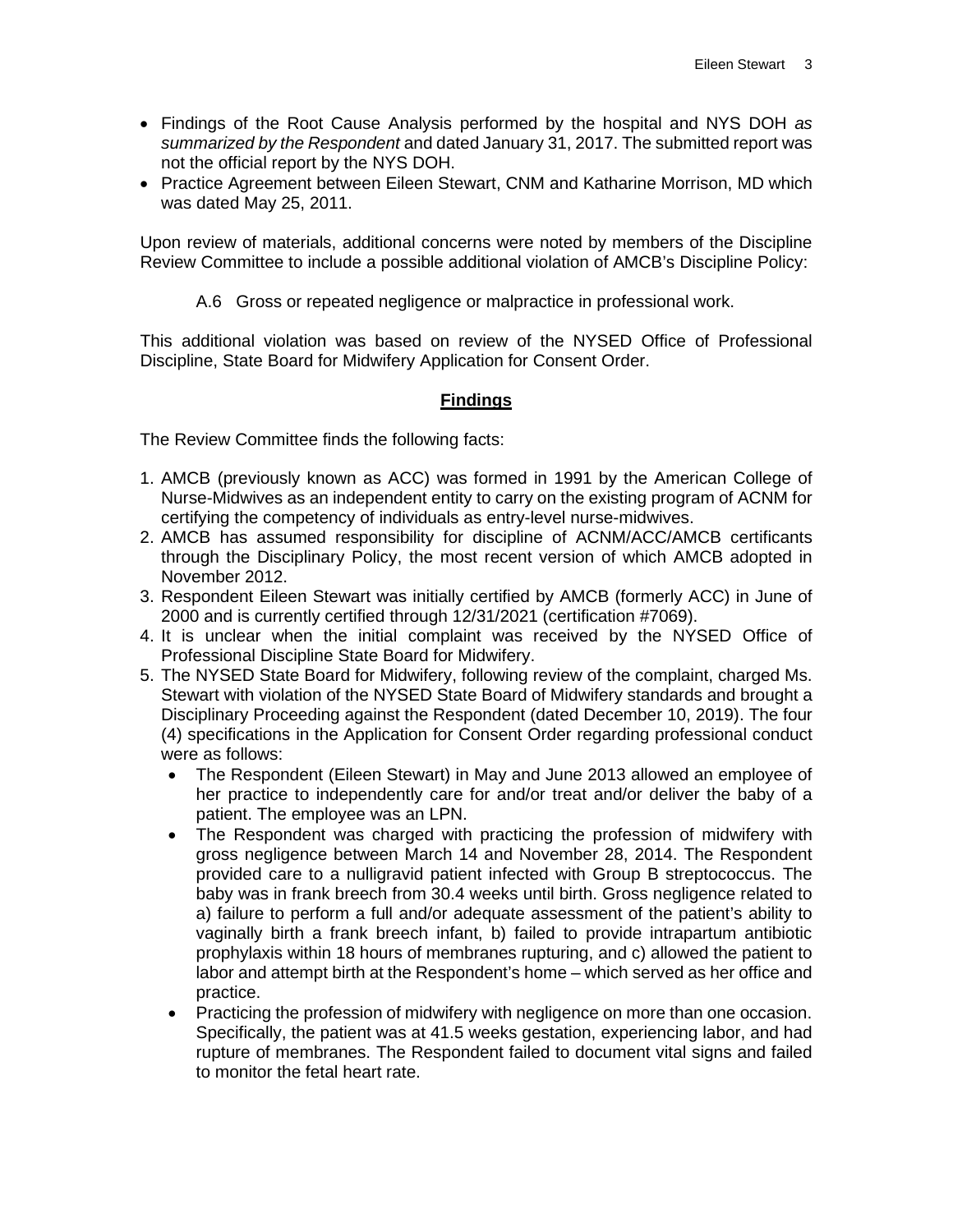• Unprofessional conduct and engaging in conduct in the practice of the profession which evidences moral unfitness to practice the profession. Specifically, the Respondent signed and submitted to the NYS Office of Professional Discipline false information. The Respondent knew the statement contained false information.

The Respondent did not contest the Application for Consent Order and signed the document on December 3, 2019.

The Application for Consent Order established the terms of probation which stated the following (summarized):

- Respondent submit written notification to the NYSED any change in residence or contact information
- Respondent will not participate in any way in labor and delivery in a home setting
- Respondent agreed to the penalty on her license to practice as a midwife in NYS be suspended for three (3) years with leave to apply for a stay of execution of any unserved portion of said suspension upon completion of 30 months of said suspension and upon written proof of the successful completion of a course of re-education in the practice of midwifery at the Midwifery Institute at Jefferson, Philadelphia PA (or other NYS Midwifery Board approved program). Upon successful program completion, the Respondent would be notified of a stay of execution of any unserved portion of said suspension.
- Respondent to be placed on probation for a period of two (2) years to begin if and when the Respondent return to practice as a midwife in NYS.

The Discipline Committee reviewed the documents requested from the Respondent to include:

- Medical Records for the complainant (October 2015 through August 2017) from the Buffalo Midwifery Services practice.
- Signed statement of the practice agreement between the Respondent and Katherine Morrison, MD that was in place from May 25, 2011.
- Respondent summary of the Root Cause Analysis conducted by the NYS DOH.

## **Discussion**

In this matter, we were called upon to decide whether and what discipline is warranted against the CNM, Eileen Stewart, regarding the patient complaint and the NYSED Board of Midwifery Application for Consent Order.

There is evidence, by the Respondent's own admission in the signed Consent Order, that she was responsible for a) delegating duties to an unqualified person, failing to appropriately administer antibiotics to a patient, permitting a pregnant patient to vaginally deliver a baby in breech position at registrant's home, failing to document a patient's vitals and failing to appropriately monitor the fetal heart rate of a patient's baby and providing a false statement to the New York State Education Department. Ms. Stewart did not contest the charges and agreed upon the penalty. The penalty was one (1) year probation, \$2,500 fine, 30 months actual suspension, and upon successful completion of specified course of retraining, 3 years of stayed suspension, and 2 years probation to commence upon return to practice.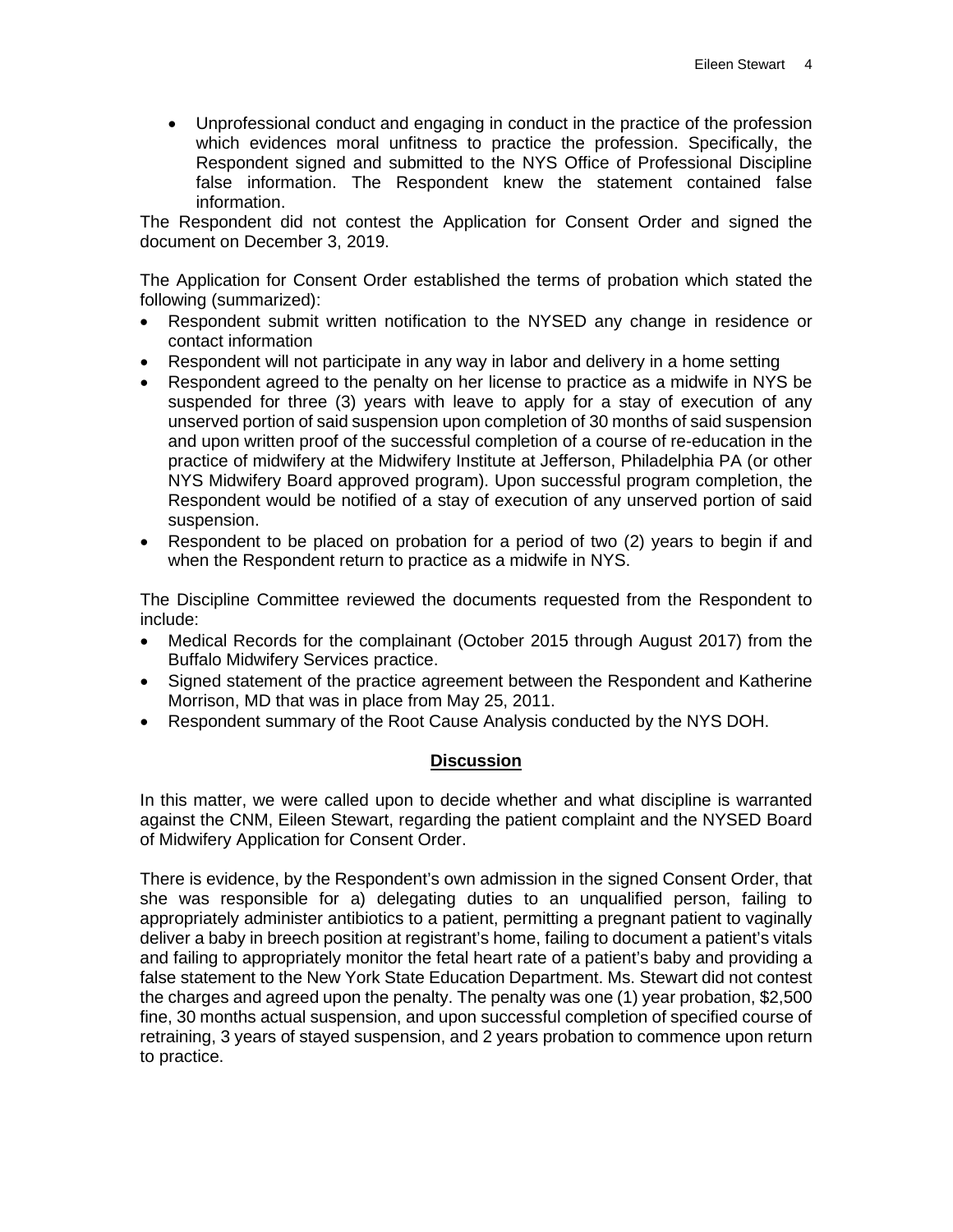In addition to review of the Application for Consent Order, the Discipline Committee also reviewed documents provided by the Respondent. The Committee found:

- The complainant medical records were substandard. The patient entered care with the Respondent at 35.3 weeks gestation following transfer of care from Katherine Morrison, MD (Respondent consulting physician). Once entering midwifery care, documentation was noted to be substandard. During active labor, the records lacked documentation of timely fetal surveillance (e.g., no documentation of FHTs from 9:30 a.m. until 9:15 p.m. while in active labor), evaluation of estimated fetal weight or fetal presentation when in active labor, lack of documentation regarding frequency/length of hydrotherapy, and maternal vital signs (e.g., maternal temperature never documented). There were no records regarding the transfer process nor for care following transfer; records only state "asking for pain control, anxiety rising not coping deciding for transfer". If the Respondent had privileges at the transfer facility, it would have been prudent to submit the patient's medical records related to such. In addition, the Root Cause Analysis (RCA) by the NYS DOH was summarized by the Respondent and was not the official report. The summary did identify data regarding care that were not in evidence in the medical records that were submitted from Buffalo Midwifery Services. However, other evidence refutes the RCA summary. Specifically, the RCA notes that the patient was told "not to use a jacuzzi hot tub during labor" yet on August 2, 2016, the midwifery antepartum note at 404 weeks states "Checked logistics of water birth/vs laboring in hot tub and swimming pool outside in yard." A home birth was planned (per midwifery note on July 22, 2016 at 39.0 weeks) and it is unclear if the patient was counseled regarding need to refrain from hot tub use during labor. The labor record notes that the patient was "Out of hot tub" at 9:45 p.m. on August 10, 2016 – which was approximately 3 hours and 15 minutes prior to transfer and 16 hours prior to her cesarean birth.
- The Respondent's Collaborative Practice Agreement was close to a decade old though was in place. Policies, protocols, and procedures to be followed were based on four (4) midwifery/women's health documents. No edition is identified and given that the agreement was signed in 2011, the sources would likely be outdated.

In summary, it was the Discipline Committee's unanimous decision that the Respondent violated AMCB's Discipline Policy (2018). Specifically, there was evidence of gross or repeated negligence or malpractice in professional work (A6), limitation or sanction by federal, state, or private licensing board, administrative agency, association or health care organization related to public health or safety of midwifery practice (A7), and engaging in conduct which is inconsistent with professional standards, including but not limited to (i) any practice that creates unnecessary danger to a patient's life, health or safety; and (ii) any practice that is contrary to the ethical conduct appropriate to the profession that results in termination or suspension from practice. Actual injury to a patient or the public need not be shown under this provision (A9). There were documented adverse patient outcomes as noted in the patient complaint and NYSED Board of Midwifery Consent Order. The Respondent concurred with these accusations. Materials that were available indicate substandard care and do not provide evidence that would otherwise refute the Consent Order.

Therefore, the Disciplinary Review Committee recommends AMCB sanction the certificant by *revoking the certification* of Eileen Stewart.